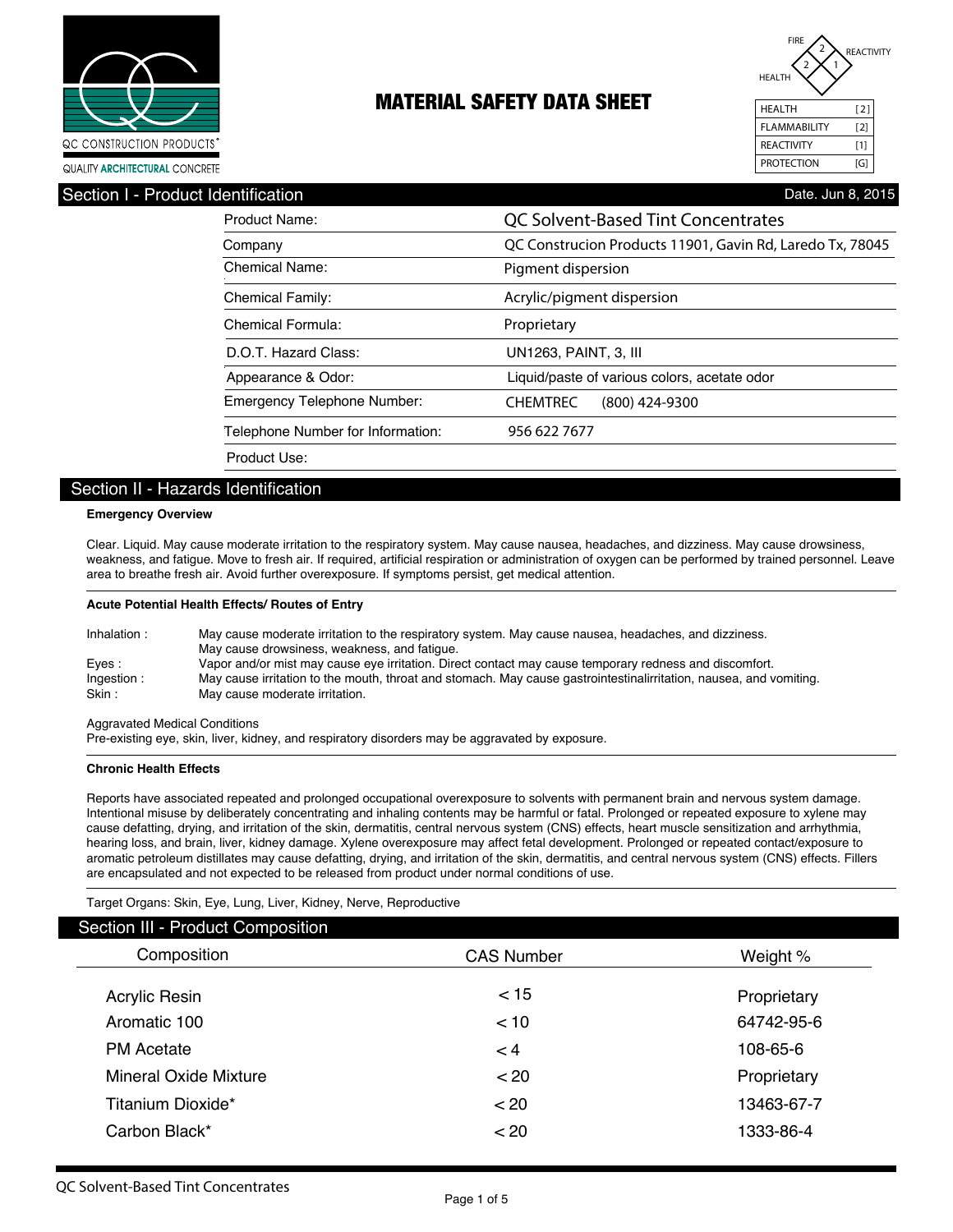### Section IV - First Aid Measures

Get immediate medical attention for any significant overexposure.

- Inhalation : Move to fresh air. If required, artificial respiration or administration of oxygen can be performed by trained personnel.Leave area to breathe fresh air. Avoid further overexposure. If symptoms persist, get medical attention.
- Eye contact : Rinse with large amounts of water for at least 15 minutes. If irritation persists, seek medical attention.
- Skin contact : Wash area of contact thoroughly with hand cleaner followed by soap and water. If irritation, rash or other disorders develop, get medical attention immediately.
- Ingestion : Do not induce vomiting unless advised by a physician. Call nearest Poison Control Center or Physician immediately.

### Section V - Fire Fighting Measure

Flash point : Method : Lower explosion limit : Upper explosion limit : Autoignition temperature : Extinguishing media : Hazardous combustion products: Protective equipment for firefighters:

### Section VI - Accidental Release Measures

Use appropriate protective equipment. Avoid contact with material. Remove sources of ignition immediately. Stop flow of material if safe to do so. Contain spill and keep out of water courses. Ventilate area.

### Section VII - Handling and Storage

Prevent inhalation of vapor, ingestion, and contact with skin eyes and clothing. Keep container closed whennot in use. Precautions also apply to emptied containers. To prevent generation of static discharges, use bonding/grounding connection when pouring liquid. Extinguish all ignition sources including pilot lights, nonexplosion proof motors and electrical equipment until vapors dissipate. Personal protective equipment must be worn during maintenance or repair of contaminated mixer, reactor, or other equipment. Keep container closed when not in use. Vapor may migrate to sources of ignition. Do not smoke, weld, generate sparks, or use flamenear container. Store in sealed containers in a cool, dry, ventilated warehouse location.

### Section VIII - Exposure Controls / Personal Protection

| Respiratory protection: | Wear appropriate, properly fitted NIOSH/MSHA approved organic vapor or supplied air<br>respirator when airborne contaminant level(s) are expected to exceed exposure limits<br>indicated on the MSDS. Follow manufacturer's directions for respirator use. |
|-------------------------|------------------------------------------------------------------------------------------------------------------------------------------------------------------------------------------------------------------------------------------------------------|
| Hand protection:        | Use suitable impervious nitrile or neoprene gloves and protective apparel to reduce<br>exposure.                                                                                                                                                           |
| Eye protection :        | Wear appropriate eye protection. Wear chemical safety goggles and/or face shield to<br>prevent eye contact. Do not wear contact lenses. Do not touch eyes with contaminated<br>body parts or materials. Have eye washing facilities readily available.     |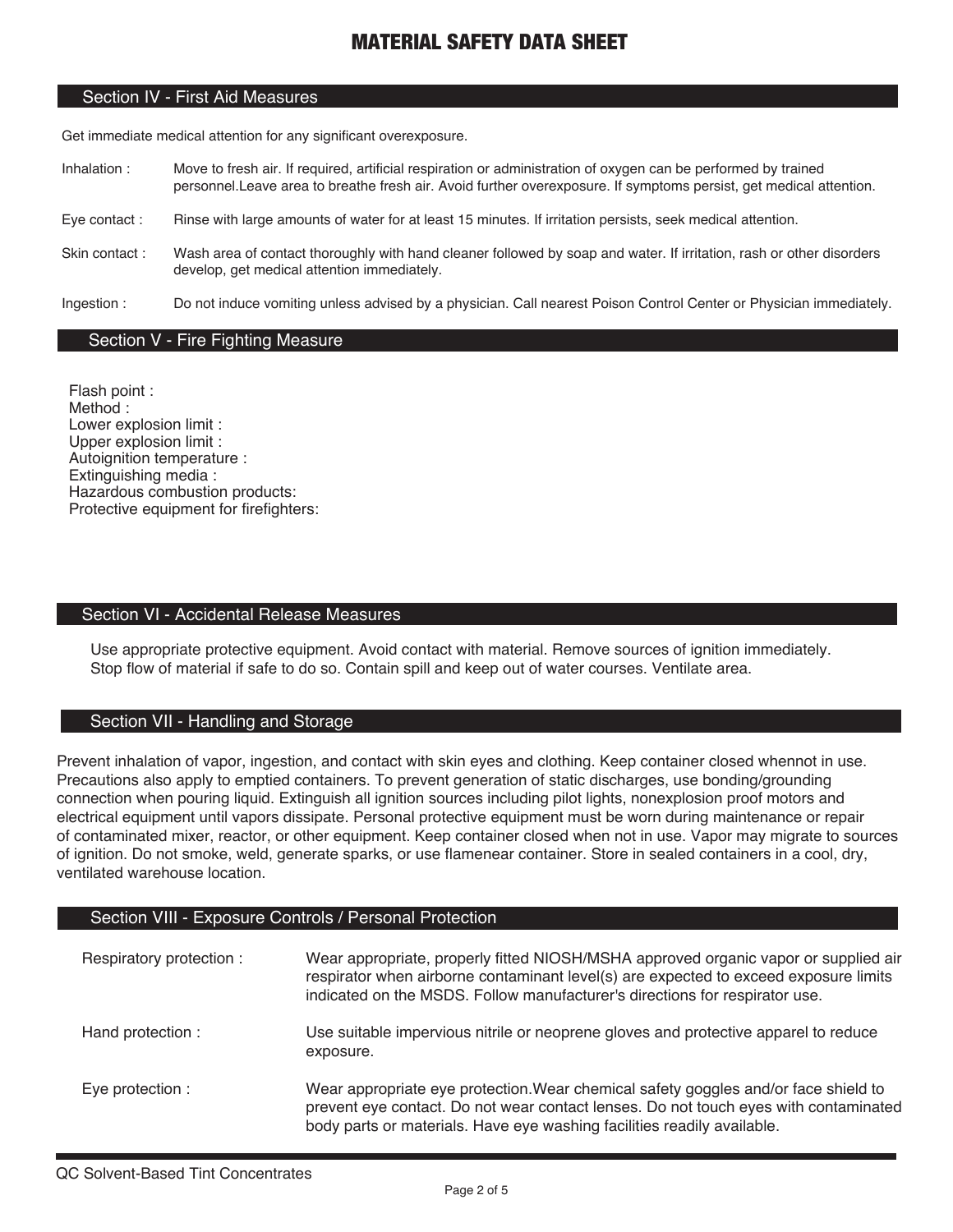| Section VIII - Exposure Controls / Personal Protection |                                                                                                                                                    |             |        |       |  |
|--------------------------------------------------------|----------------------------------------------------------------------------------------------------------------------------------------------------|-------------|--------|-------|--|
| Protective measures :                                  | Use professional judgment in the selection, care, and use. Inspect and replace equipment<br>at regular intervals.                                  |             |        |       |  |
| Engineering measures:                                  | Use only in well ventilated areas. Provide maximum ventilation in enclosed areas. Use local<br>exhaust when the general ventilation is inadequate. |             |        |       |  |
| Chemical Name:                                         | CAS Number:                                                                                                                                        | Regulatión: | Limit: | Form: |  |

## Section IX - Physical and Chemical Properties

Specific Gravity (H2O=1): **Form : Color : Odor : pH : Vapour pressure : Vapor density : Melting point/range : Freezing point : Boiling point/range : Water solubility : % Volatile Weight :** 

Section X - Reactivity / Estability

Section XI - Toxicological Information

## Section XII - Ecological Information

**No Data Available**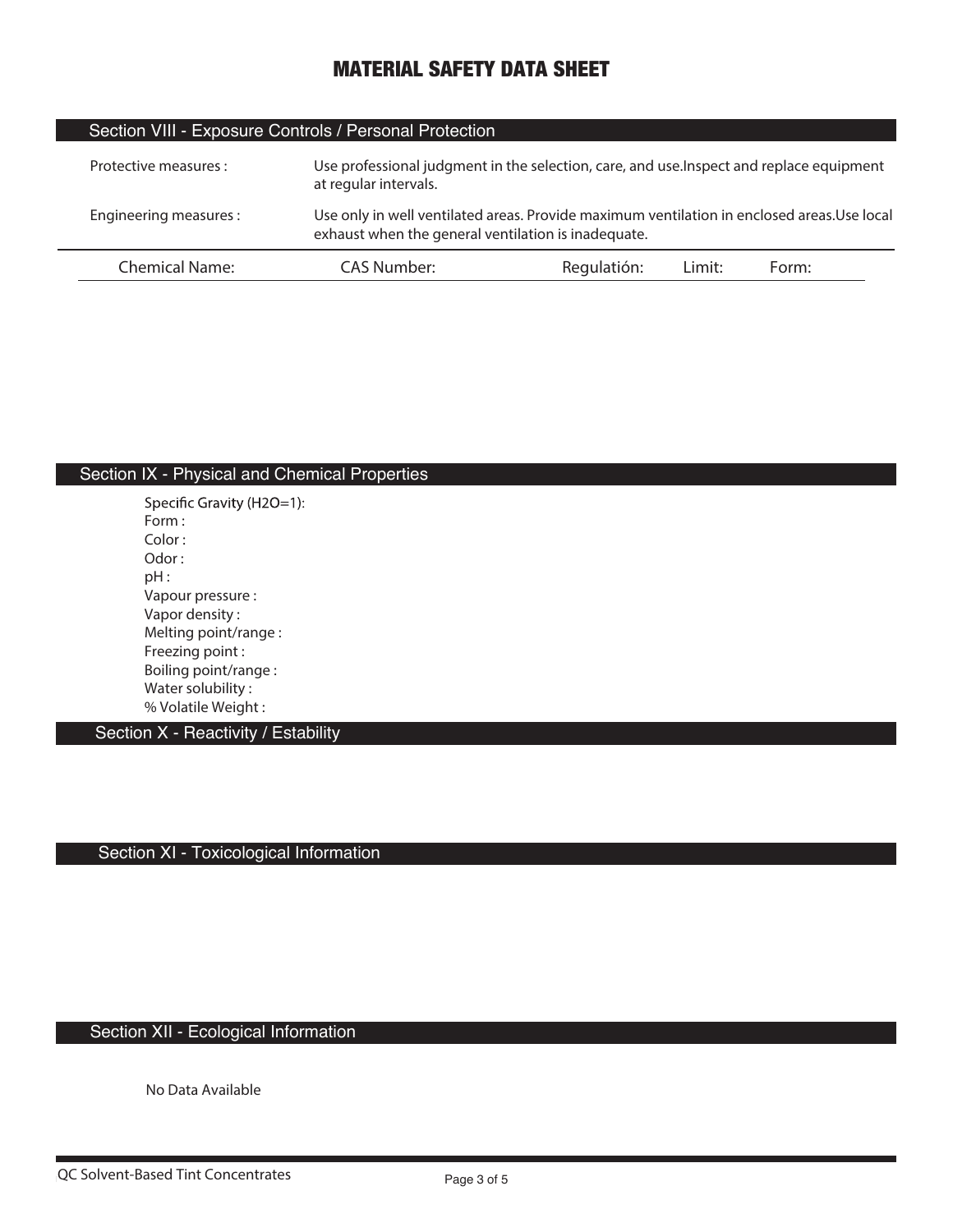## Section XIII - Disposal Considerations

## Section XIV - Transportation / Shipping Data

# Section XV - Regulatory Information

### **North American Inventories:**

All components are listed or exempt from the TSCA inventory. This product or its components are listed on, or exempt from the Canadian Domestic Substances List.

### **U.S. Federal Regulations:**

 $\sim$